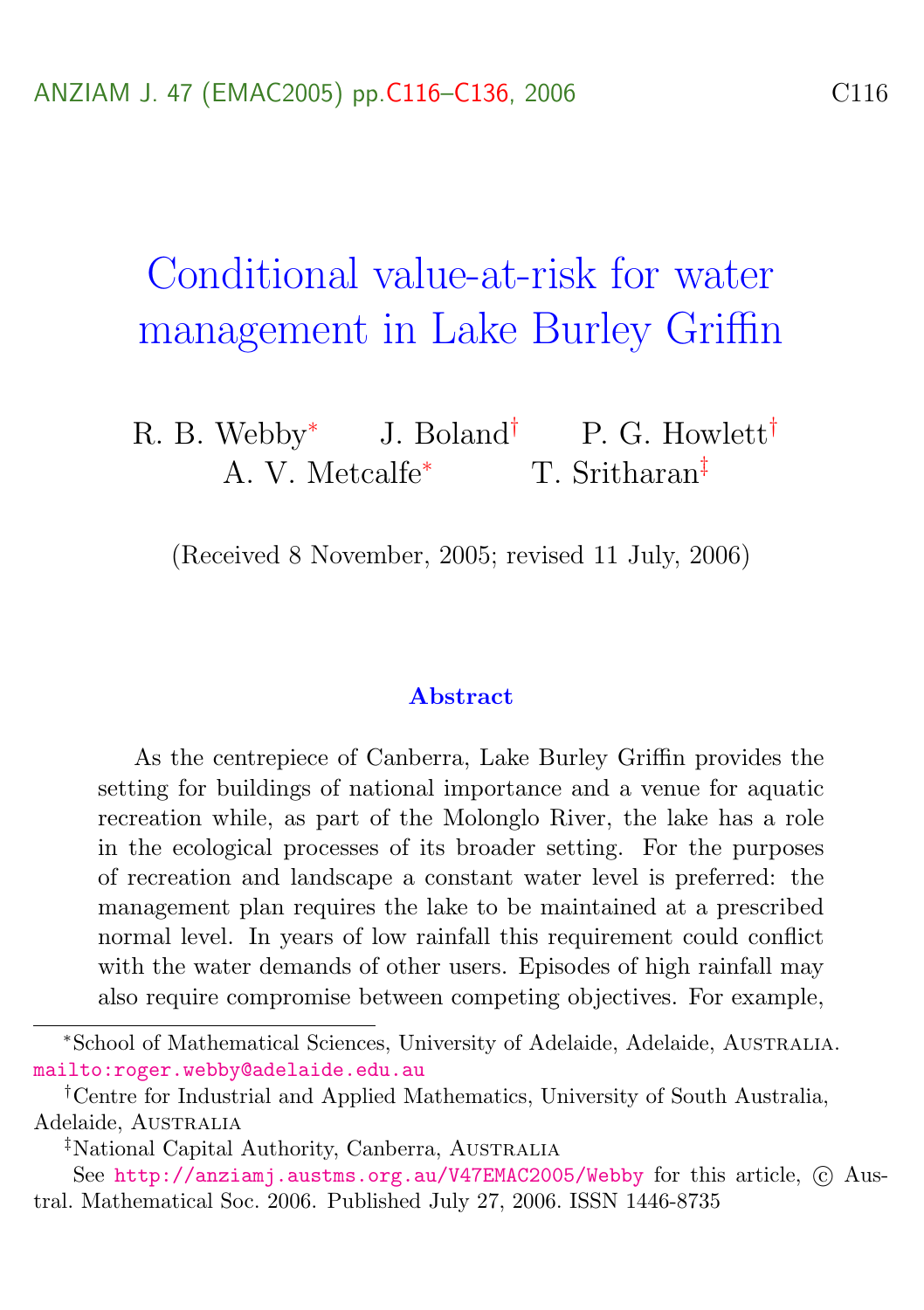drawdown of lake levels for flood mitigation could impact on the lake's recreational and amenity values and the spill may not be a good use of water. Conditional Value at Risk, a risk measure developed by the financial industry for portfolio management, is defined as the expected loss given that some loss threshold is exceeded. Here, Conditional Value at Risk is applied as decision support for strategic planning and day-to-day operational problems in the hydraulic management of Lake Burley Griffin.

## **Contents**

|   |                           | 1 Introduction                                                         | C118             |
|---|---------------------------|------------------------------------------------------------------------|------------------|
|   | 2 Model definition        |                                                                        | C <sub>120</sub> |
|   |                           |                                                                        |                  |
|   |                           |                                                                        |                  |
| 3 | <b>Simulation results</b> |                                                                        | C <sub>130</sub> |
|   |                           | 3.1 Decide minimal water level for release of environmental flows C130 |                  |
|   |                           | 3.2 Optimal drawdown for flood mitigation C133                         |                  |
|   | 4 Conclusion              |                                                                        | C135             |
|   |                           | <b>References</b>                                                      | C136             |

#### Abbreviations

<span id="page-1-0"></span>

| $AHD = Australian Height Datum$                               | $ENV = Expected Net Value$ |
|---------------------------------------------------------------|----------------------------|
| $\text{AIS}$ = Australian Institute of Sport Ml = Mega-litres |                            |
| $CVaR = Conditional Value at Risk$                            | $VaR = Value$ at Risk      |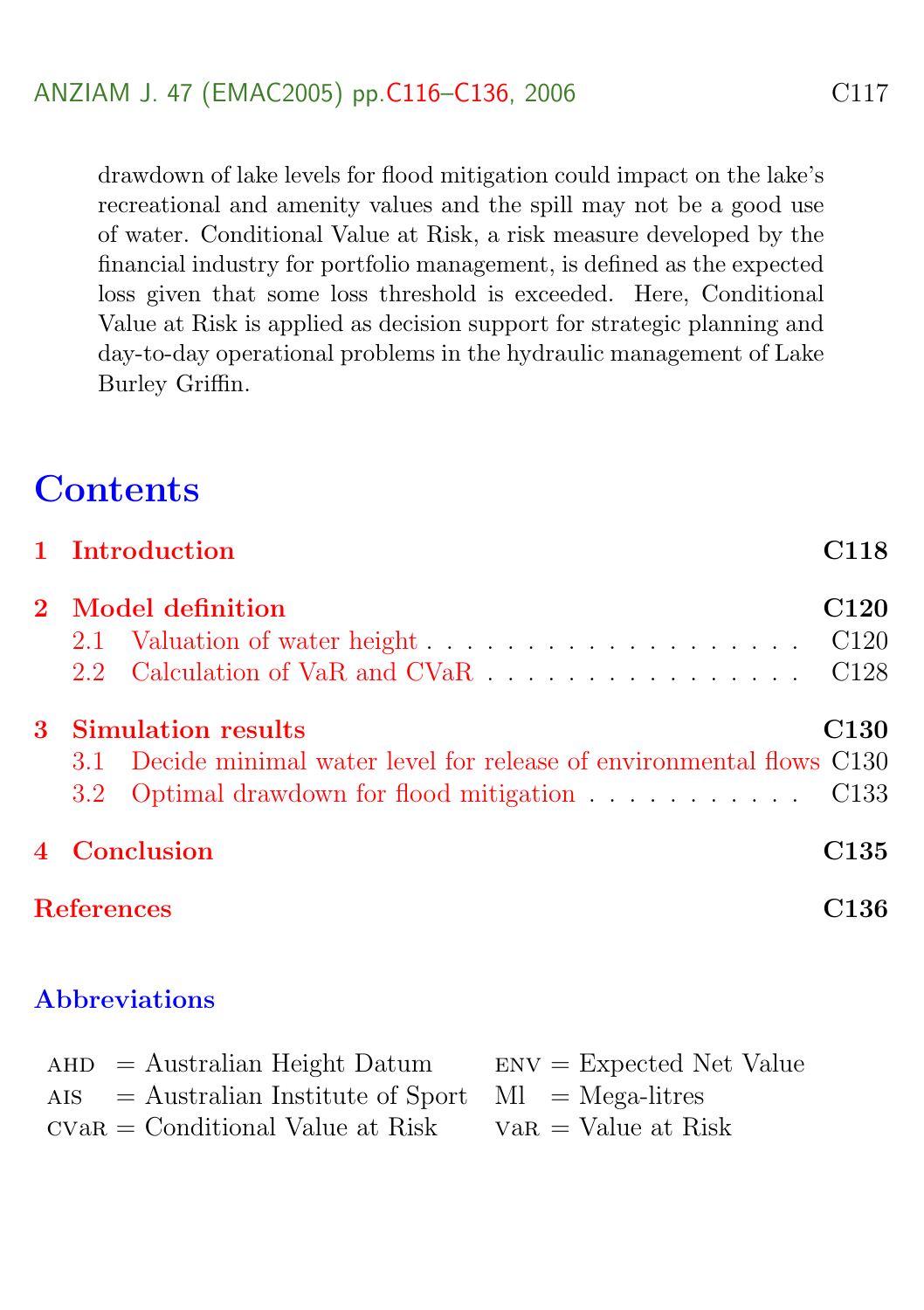#### <span id="page-2-0"></span>Contents C118

## 1 Introduction

Lake Burley Griffin is an integral part of Walter Burley Griffin's design for Canberra. The lake is the setting for, among other buildings of national importance, Parliament House, the National Gallery of Australia and the National Museum of Australia. The lake and surrounding parklands are used for recreation by the public and by the AIS rowing program. Lake Burley Griffin is also part of the Molonglo River, a tributary of the Murray– Darling system. The lake links its immediate urban surroundings with lesserdeveloped areas upstream and downstream. The water height of the lake can be manipulated to provide a retention basin to mitigate flood impact, and/or to deliver environmental flows to the downstream reaches of the Molonglo River. The lake management plan requires the lake to be maintained at a normal level of AHD 555.93 metres. These are conflicting demands on the water height of the lake.

Lake Burley Griffin covers an area of 664 hectare. With water height at the prescribed normal (or reference) level, the lake has a volume of 33,700 Ml, mean depth of 4 m and maximum depth of approximately 18 m. Water height is managed by the gates of Scrivener Dam at the western end of the lake. The lake is managed by the National Capital Authority, Canberra. The managers of Lake Burley Griffin and its surroundings intend to release environmental flows for the maintenance of the riverine ecosystem of the lower Molonglo River. Demand for environmental flows is a situation faced by many managers of water bodies in Australia. Placing a value on alternative uses enables a calculation of the trade-off between retaining and releasing the water.

There is near real-time monitoring of stream flow in Lake Burley Griffin's catchment (for a description of this system, see [\[2\]](#page-20-1)) so that managers can anticipate the magnitude of an inflow to the lake resulting from rainfall events in the catchment. The lake level may be drawn down at the dam prior to receiving inflow. This allows the volume of a flood pulse heading downstream to be spread over a longer time, or poor quality runoff to be held (and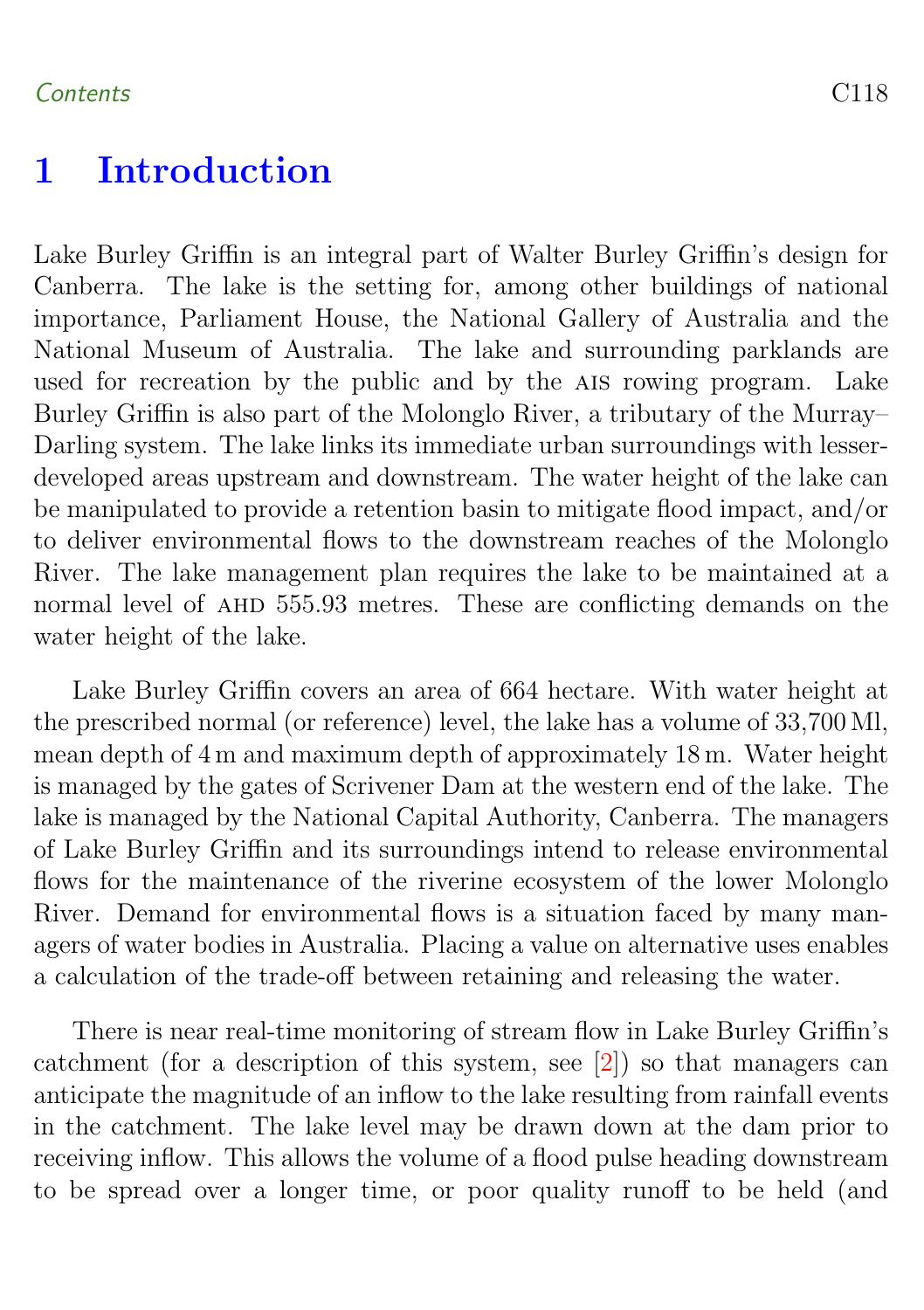#### <span id="page-3-0"></span>1 Introduction C119

subsequently ameliorated) in the lake. Again, a trade-off occurs between releasing and retaining the water.

Value at Risk is a risk measure developed in the financial services arena. It is defined as the maximum loss expected to be incurred over a given time horizon at a specified level of probability. Var does not indicate how much worse than the calculated var value the loss might be. Conditional Value at Risk does take into account any extremely large losses which may occur, albeit with low probability, in the tail of the distribution. cvar is defined as the expected loss given that the loss is greater than or equal to the var value. var and cvar have been demonstrated in agricultural enterprises [\[6\]](#page-20-2) and in electricity generation in deregulated markets [\[3\]](#page-20-3) as risk measures suitable for developing rules for optimal allocation of resources. The sensitivity of CVaR to large losses occurring in the tail of a loss distribution means that it may be used by a risk-averse manager.

Harman and Stewardson [\[4\]](#page-20-4) developed dam operating rules for the optimal release of water to meet environmental flow requirements. They assumed that releases would be made to attempt to meet environmental flow targets. Their objective criterion for choosing between rules was the level of compliance with the targets at downstream monitoring points against the volume of water released. Jenkins et al. [\[5\]](#page-20-5) developed monthly demand functions for urban water use in California. Losses were assigned where supply fell short of demand. The authors costed environmental flows as the opportunity cost of not meeting urban demand. Their model was developed to evaluate the performance of infrastructure and management alternatives against their potential losses.

Here we find the optimal level of drawdown of water height for environmental flow releases and/or flood mitigation to give the minimum loss in the lake's values. Section [2.1](#page-4-1) describes our water balance model including the valuations of water height that generate loss, and Section [2.2](#page-11-0) describes the risk measures used. Results from simulations are presented and discussed in Section [3.](#page-14-0)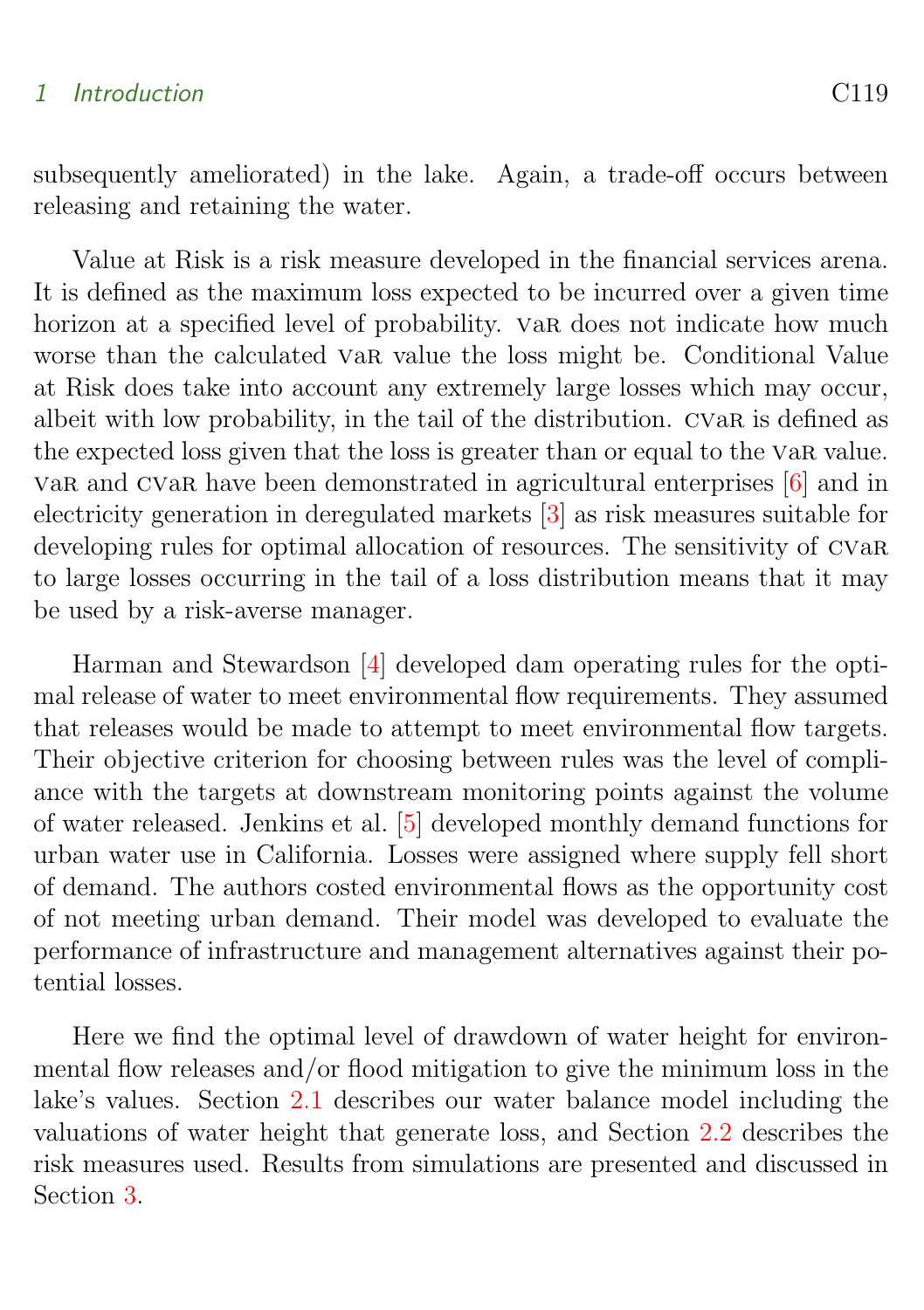### <span id="page-4-3"></span><span id="page-4-1"></span><span id="page-4-0"></span>2.1 Valuation of water height

Loss of abstraction earnings Water is regularly abstracted or withdrawn from the lake and sold to irrigators of surrounding grassed areas and gardens. For the model, abstracted water is valued at \$0.20 per kilolitre. A daily maximum of  $0.002$  m (equivalent to a volume of 14 Ml) of lake water level may be abstracted when water height is within 0.2 m of its reference level. Below this, we permit abstractions on a stepped scale, following the guidelines [\[1\]](#page-20-6), and extending them to specify further staged reductions in abstraction for lake levels more than 0.6 m below reference level. No abstraction is permitted on wet days. Loss of abstraction earnings or potential sales is defined to be the proportion of potential daily earnings foregone due to drawdown of lake level below the first step. For what follows, we set  $h$  as a variable representing water height and  $r$  as a constant representing the reference level, (thus  $(r - 0.5)$ ) is half a metre below reference level or AHD 555.43). Then, and see Figure [1,](#page-5-0) the loss of abstraction earnings is

<span id="page-4-2"></span>
$$
\text{loss}_E = \begin{cases} 0, & \text{for } (r - 0.2) \le h < r, \\ 420, & \text{for } (r - 0.4) \le h < (r - 0.2), \\ 840, & \text{for } (r - 0.6) \le h < (r - 0.4), \\ 1260, & \text{for } (r - 0.8) \le h < (r - 0.6), \\ 2800, & \text{for } h < (r - 0.8). \end{cases} \tag{1}
$$

Loss of amenity Amenity loss corresponds to the decline in the scenic value of the lake as its water level falls and the cost of infrastructure replacement if lake levels are exceedingly low. The model has loss as piecewise linear with retreating lake level (see Figure [1\)](#page-5-0). As the lake level recedes past 0.4 m below reference level, the scenic value of the lake may become seriously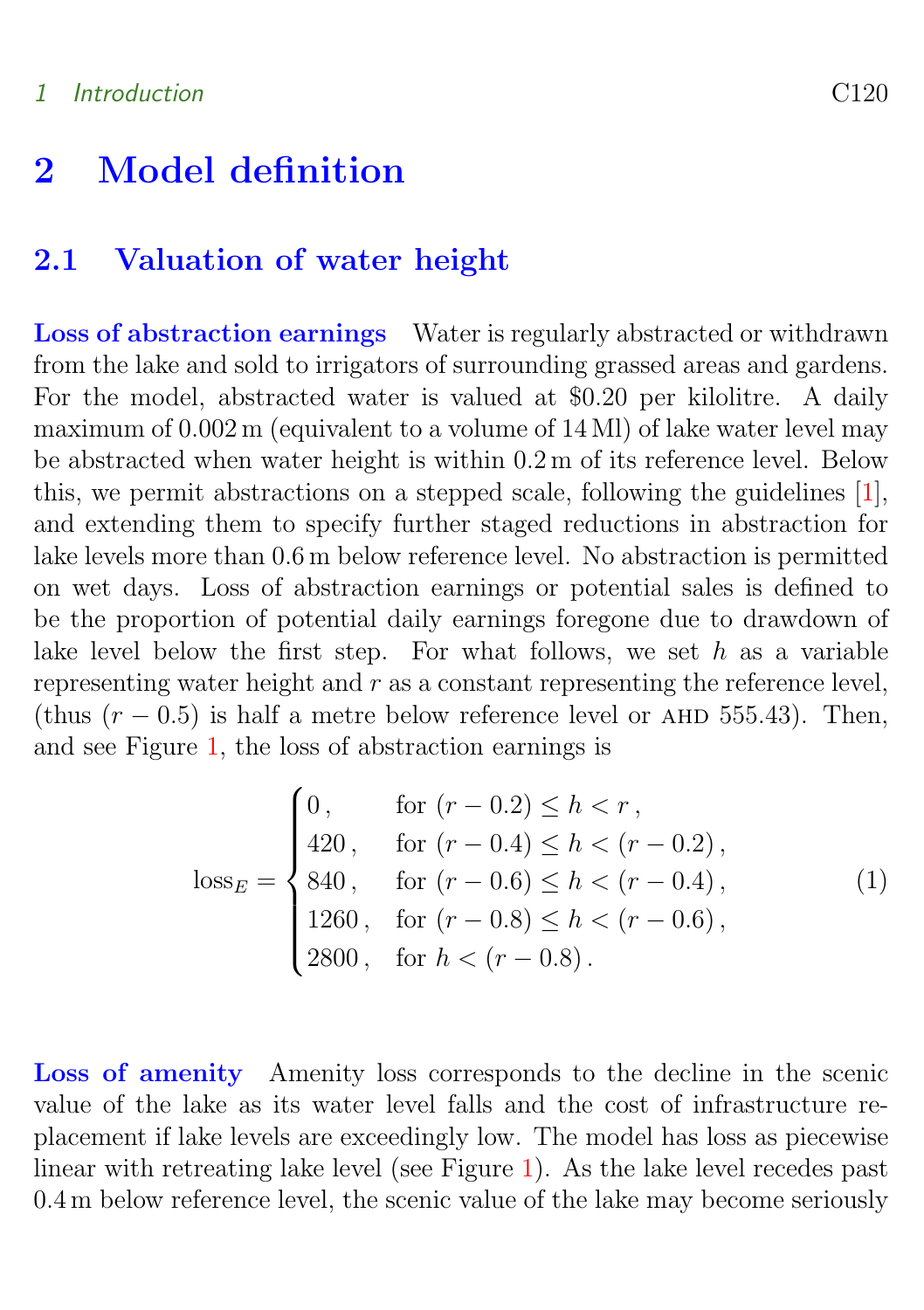

<span id="page-5-0"></span>FIGURE 1: daily loss against drawdown for a) amenity, b) recreation, c) wetland values and d) potential sales, showing different scales for drawdown: (a)  $0-1$  m and (b)  $0-2$  m. Loss in \$ (a) and \$thousands (b).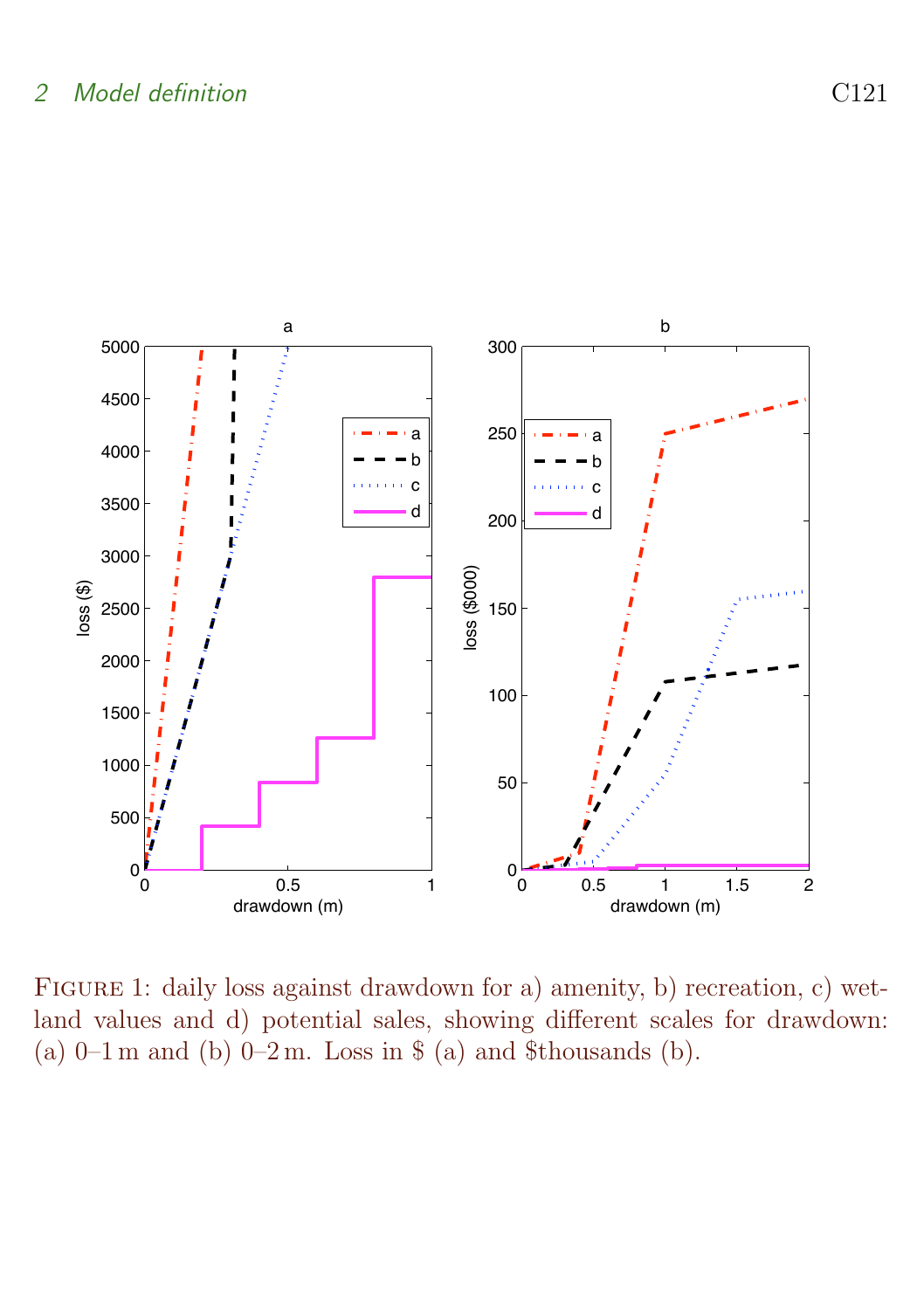degraded (due to exposed foreshore areas) and loss of hydraulic pressure may cause the collapse of rock walls edging the lake. Further reductions in lake level may see saline groundwater seepage into the lake basin and the uncovering of hazardous objects on the lake floor. The chance of injury or mortality of humans produces higher values for loss at lower water levels. The loss of amenity is

$$
\text{loss}_{A} = \begin{cases} 25000 \times (r - h), & \text{for } (r - 0.4) \le h < r, \\ 10000 + 400000 \times ((r - 0.4) - h), & \text{for } (r - 1) \le h < (r - 0.4), \\ 250000 + 20000 \times ((r - 1) - h), & \text{for } (r - 2) \le h < (r - 1). \end{cases} \tag{2}
$$

Loss of recreational amenity Recreation loss is based on a contingency valuation approach. For this study, we estimate that 10% of local people use the lake on a given summer day. The AIS rowing program is based in Canberra and uses the waters for training. There are 3,000 boats moored/ stored on the lake and nearby areas. 60 to 65 regattas take place there each year. Such organised activities (or their loss) would have associated commercial impact for local business. The model has loss as piecewise linear with declining lake level (see Figure [1\)](#page-5-0):

$$
\text{loss}_{R} = \begin{cases} 10000 \times (r - h), & \text{for } (r - 0.3) \le h < r, \\ 3000 + 150000 \times ((r - 0.3) - h), & \text{for } (r - 1) \le h < (r - 0.3), \\ 108000 + 10000 \times ((r - 1) - h), & \text{for } (r - 2) \le h < (r - 1). \end{cases} \tag{3}
$$

Loss of wetlands value A wetland is comprised of water, plants and organisms, interacting to create a whole system. As water levels decline, degradation of wetland values may be seen in the death of vegetation, water quality problems and in lower relative humidity near the lake. The model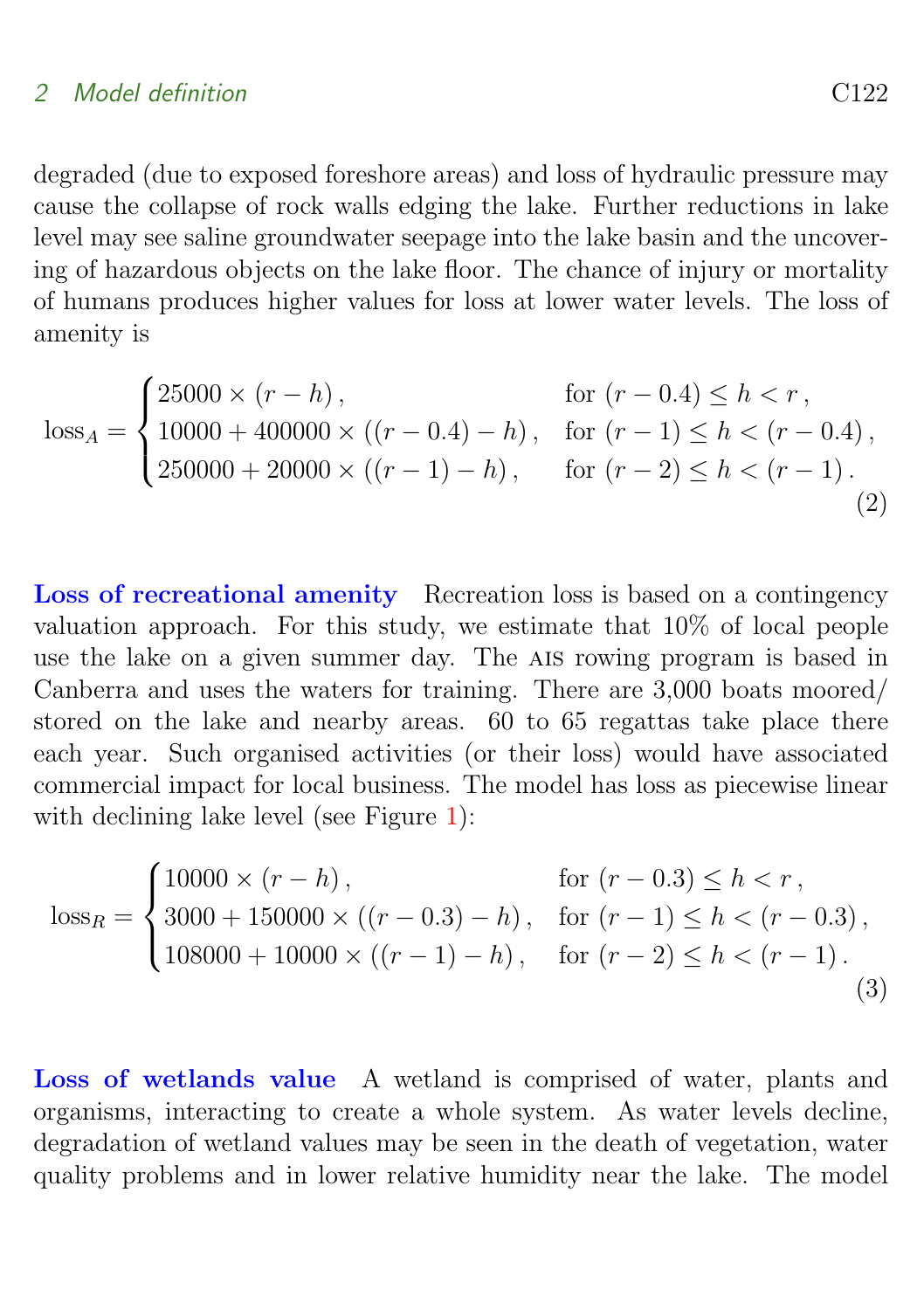#### 2 Model definition C<sub>123</sub>

has wetland loss as piecewise linear against water height (see Figure [1\)](#page-5-0):

$$
\text{loss}_W = \begin{cases} 10000 \times (r - h), & \text{for } (r - 0.5) \le h < r, \\ 5000 + 100000 \times ((r - 0.5) - h), & \text{for } (r - 1) \le h < (r - 0.5), \\ 55000 + 200000 \times ((r - 1) - h), & \text{for } (r - 1.5) \le h < (r - 1), \\ 155000 + 10000 \times ((r - 1.5) - h), & \text{for } (r - 2) \le h < (r - 1.5). \end{cases} \tag{4}
$$

As Figure [1\(](#page-5-0)a) shows, loss of abstraction earnings is dominated by losses in amenity, recreation and wetlands' values, and excluding abstraction earnings from the model does not change the results found here.

Loss due to flood Inflow events are modelled with lake level possibly rising above the reference level. The excess water height (converted to a spill volume) is passed over Scrivener Dam and a loss due to flood damage calculated according to Equation [\(5\)](#page-7-0) (and see Figure [2\)](#page-8-0). Loss due to flood rises slowly at first, representing temporary road closures and minor damage. The steepening curve reflects the potential for larger floods to destroy infrastructure, put people at risk, and spread beyond the river channel. The greater scale of flood loss in the model is intended to capture the capacity of sudden, high-intensity flood events to cause proportionate damage. The equation for flood loss, initially cubic then linear against spill, is (where  $s$  is spill in Ml),

<span id="page-7-0"></span>
$$
\text{loss}_{F} = \begin{cases} (s/35)^3, & \text{if } 0 \le s < 12000, \\ 40303207 + 12595 \times (s - 12000), & \text{if } 12000 \le s < 15000. \end{cases} \tag{5}
$$

Rainfall model Rainfall and demands are modelled for the month of February. It is interesting to consider February as, during that month, the lake may experience short periods of high inflows and long periods of low inflows, while total demand for water in February is above average.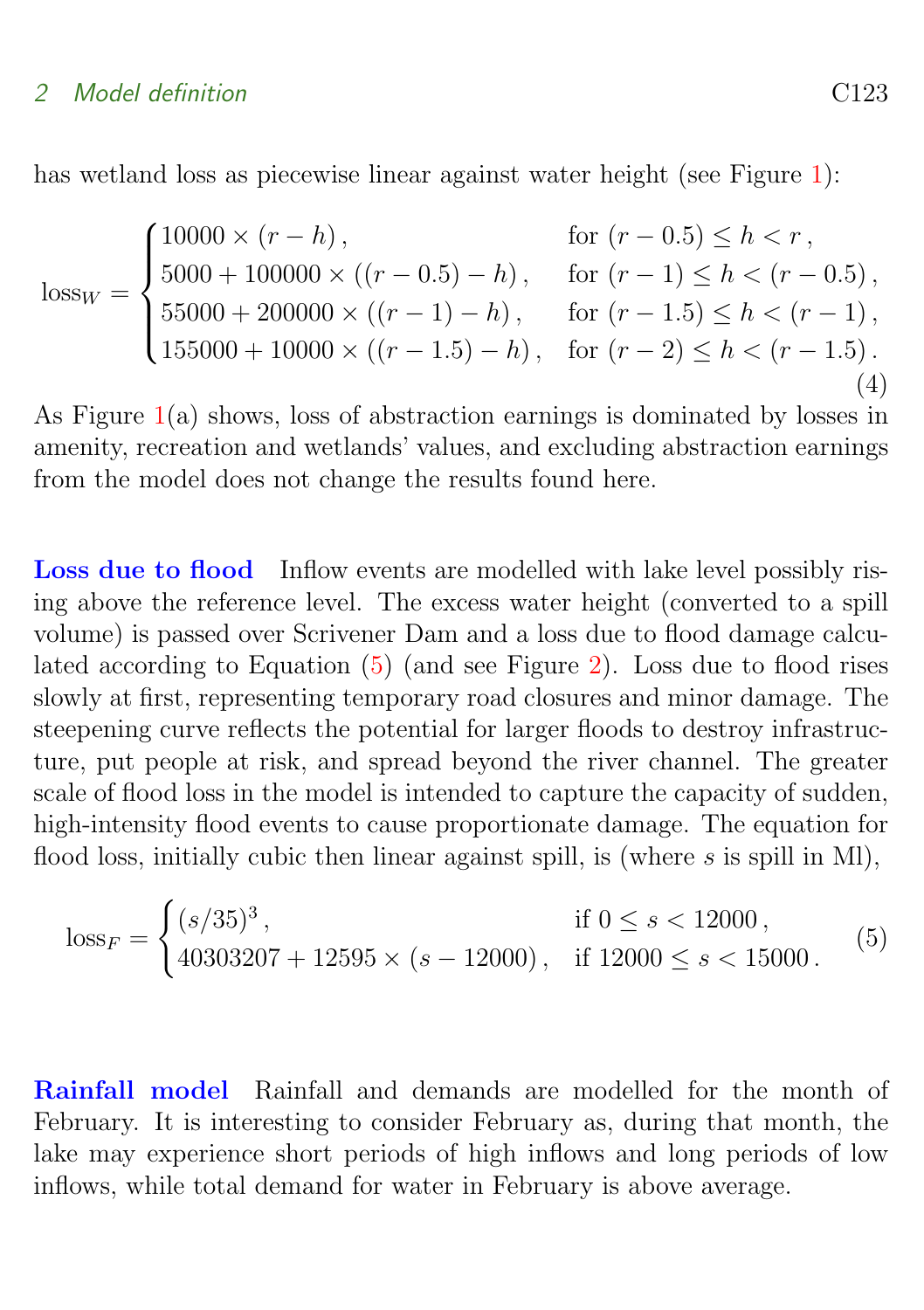

<span id="page-8-0"></span>Figure 2: Daily loss from downstream flooding against spill; spill in gigalitres, loss in \$millions. A spill of 5 Gl is equivalent to a drawdown of 0.6 m.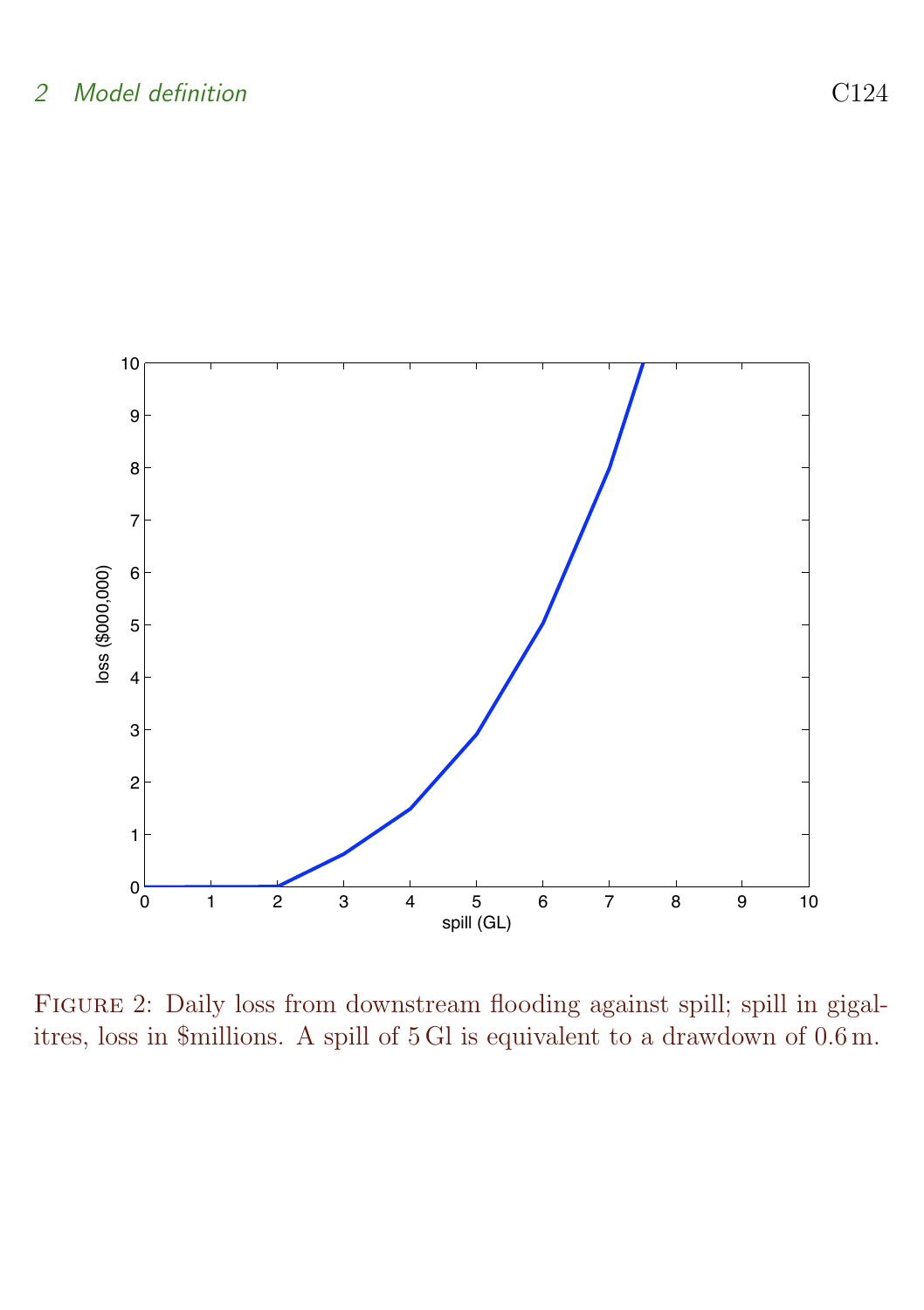The rainfall model was developed from daily February rainfall data from a 129 year record. For a given day, rainfall may be zero or strictly positive, according to the proportion of wet and dry (0.7818) days in the record. From that random starting point, a sequence of wet and dry days is generated by a two state Markov chain whose parameters were empirically estimated. The wet to dry and dry to wet transition probabilities are 0.4214 and 0.1357, respectively. For wet days, rainfall (in mm) is represented by a non-negative random variable, generated by sampling from a truncated Gamma(0.68, 13.35) probability distribution. The Gamma probability density function is

$$
p(y, \alpha, \beta) = \frac{1}{\beta^{\alpha} \Gamma(\alpha)} y^{\alpha - 1} \exp^{-y/\beta} \quad \text{for } y, \alpha, \beta > 0.
$$

The distribution was fitted to the above-mentioned data (see Figure [3\)](#page-10-0). We arbitrarily truncate the maximum daily rainfall that could be generated by the model at 134 mm, approximately twice the historical maximum.

Water balance equation The water height of the lake for a given day is the sum of the previous day's water level plus stochastic and deterministic inflows, minus evaporation loss, demand and any spill or releases for environmental flow. Deterministic inflow is from an upstream sewage treatment plant and evaporation is treated as a constant rate (7.3 mm per day) for dry days. We ignore groundwater inflows and seepage losses as little information on these is available, and they are thought to not make a major contribution to the water balance. Let  $h(t)$  be height on day t,  $i(t)$  be inflow,  $d(h(t))$  be the abstraction amount, e be the evaporation rate and  $f(h(t))$  be a release made for environmental flow. The water balance equation is

$$
h(t) = h(t-1) + ki(t) - ks(h(t)) - kd(h(t))I_A(t) - eI_A(t)
$$

$$
- kf(h(t))int \left\{1 - \frac{t}{7} + int\left(\frac{t}{7}\right)\right\} - m(h(t))I_B(t).
$$
 (6)

We set deterministic inflow at 10 Ml per day, stochastic inflow is generated by the rainfall model with rainfall (in mm) multiplied by 111.3 to obtain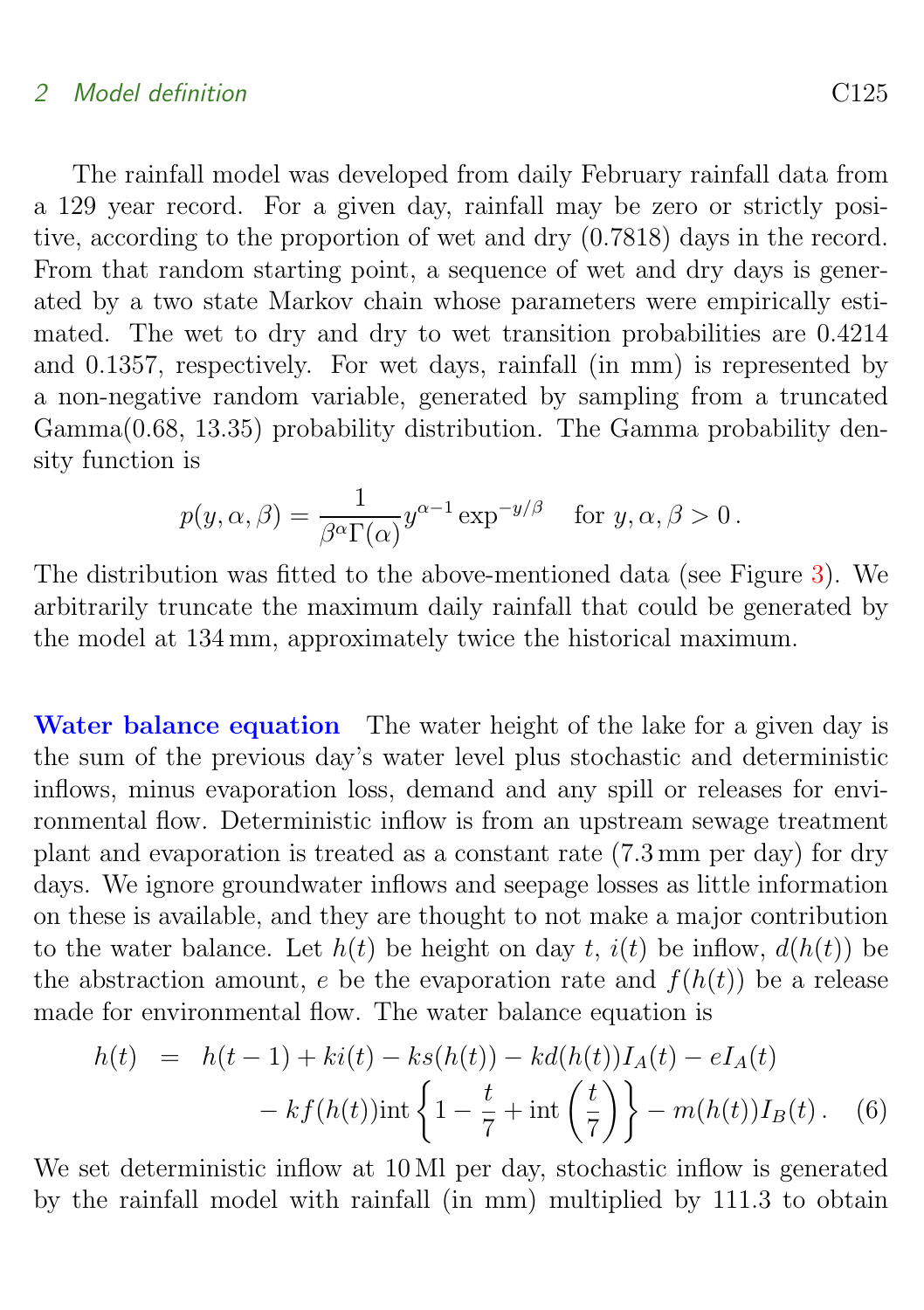

<span id="page-10-0"></span>Figure 3: February rainfall and fitted density.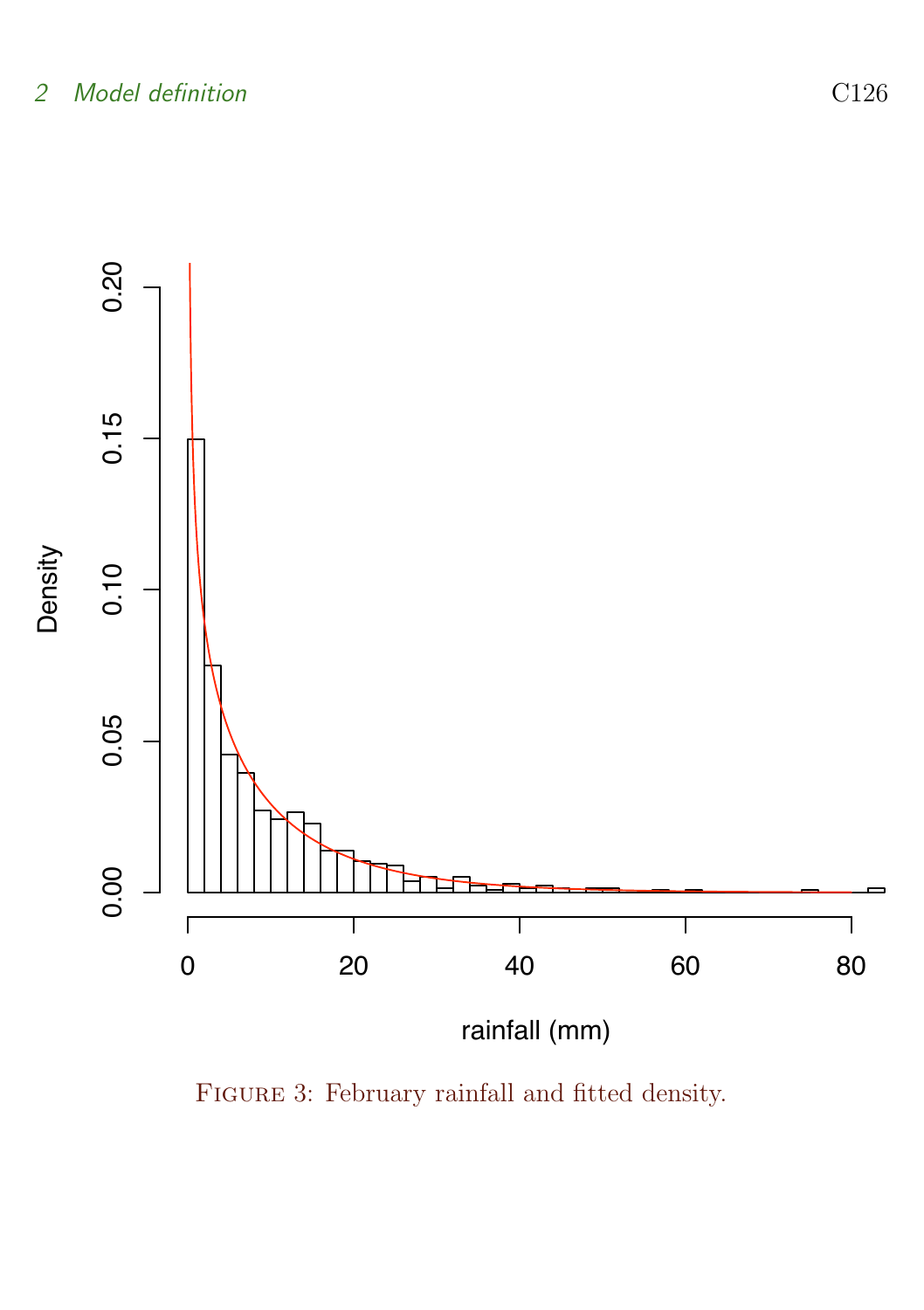inflow to the lake (in Ml). Dividing volume by area gives a value for height. k is a constant  $(1.212 \times 10^{-4})$  converting volume to height. If inflow takes the lake level above the reference level, the excess is spilled, thus

$$
s(h(t)) = \max(0, h(t) - r)8333.
$$
 (7)

Abstraction amounts (in Ml) in the model are made on a stepped scale, occurring only on dry days as

$$
d = \begin{cases} 14, & \text{for } (r - 0.2) \le h < r, \\ 11.9, & \text{for } (r - 0.4) \le h < (r - 0.2), \\ 9.8, & \text{for } (r - 0.6) \le h < (r - 0.4), \\ 6.3, & \text{for } (r - 0.8) \le h < (r - 0.6), \\ 0, & \text{for } h < (r - 0.8). \end{cases} \tag{8}
$$

 $I_A(t)$  is an indicator function where A is the set of dry days and so

$$
I_A(t) = \begin{cases} 1, & \text{if } t \in A, \\ 0, & \text{if } t \notin A. \end{cases}
$$
 (9)

The term int  $\left\{1-\frac{t}{7}+\text{int}(\frac{t}{7})\right\}$  determines whether t occurs at the end of a 7 day simulation period. It takes a value of 1 on the last day of the period and 0 otherwise.  $f(h(t))$  is the amount of any release made to meet a weekly environmental flow target (described in Section [3.1\)](#page-14-1).  $m(h(t))$  is the drawdown in lake level made for flood mitigation (described in Section [3.2\)](#page-17-0).  $I_B(t)$  is an indicator function where B is the set of wet days with predicted rainfall greater than 10 mm:

<span id="page-11-0"></span>
$$
I_B(t) = \begin{cases} 1, & \text{if } t \in B, \\ 0, & \text{if } t \notin B. \end{cases}
$$
 (10)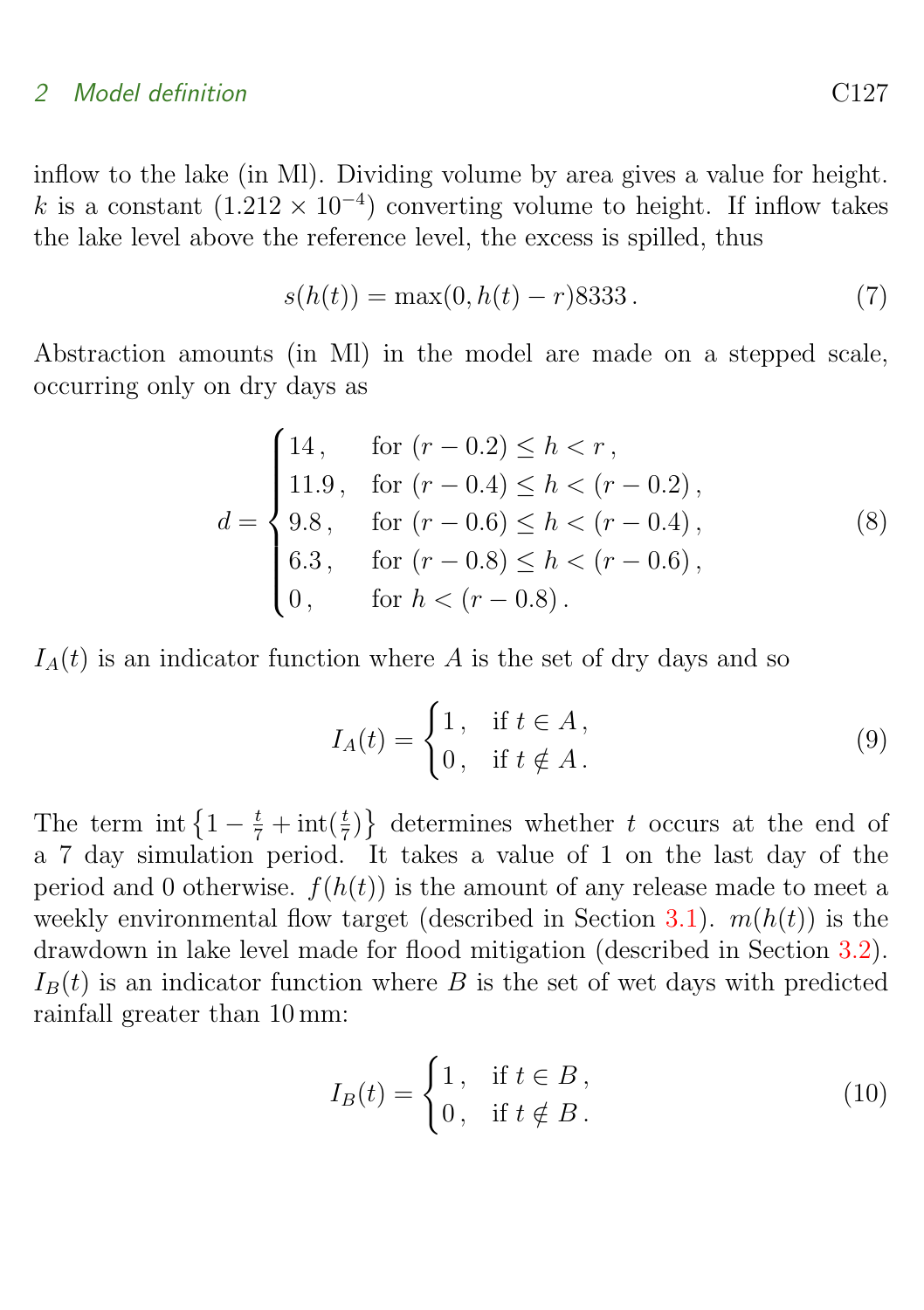### <span id="page-12-1"></span>2.2 Calculation of VaR and CVaR

Let  $x \in X \subset \mathbb{R}^n$  be a decision vector, and  $y \in Y \subset \mathbb{R}^m$  be a vector representing the values of a contingent variable influencing the loss. Let  $z = f(x, y)$ be a function that describes the loss generated by x and  $y$ . Var and CVar are associated with a particular confidence level,  $\alpha \in (0,1)$ . The  $VaR_{\alpha}$  of the loss associated with a decision  $x$  is defined as

$$
VaR_{\alpha}(x) = \min\{z \mid G(x, z) \ge \alpha\},\tag{11}
$$

<span id="page-12-0"></span>where  $G(x, z)$  is the cumulative density function for loss associated with decision x. The  $CVaR_{\alpha}$  of the loss associated with a decision x is defined [\[7\]](#page-20-7) as

$$
c \text{Var}_{\alpha}(x) = \mathbb{E}\{z \mid G(x, z) \ge \alpha\},\tag{12}
$$

where E denotes the expectation operator. Figure [4](#page-13-0) illustrates var and CVaR for an empirical distribution of loss.

Generating the loss distribution Our decision variable is drawdown of water height below the reference level and we consider a range from 0 to 1 m in 0.05 m increments. Loss is calculated on a daily basis in dollar units using Equations  $(1)$ – $(5)$ . Daily loss is summed to obtain a monthly total and computer simulation of 7000 months generates an empirical monthly loss distribution,  $G(x, z)$ . Such a distribution is found for a range of values of the decision variable, x. We set  $\alpha = 0.90$ . We define ENV to be the mean value of the monthly loss distribution. In this paper var and env are found as the appropriate quantiles of the loss distribution. cvar is found by numerical calculation according to the definition in Equation [\(12\)](#page-12-0).

We are able to generate separate distributions for loss due to low lake levels (comprising loss of abstraction, amenity, recreation and wetlands values) and one for high lake levels (loss due to flood). These combine to give the total loss distribution. Risk measures are calculated for each of these distributions. We define total var  $(TVaR)$  as the var value calculated from the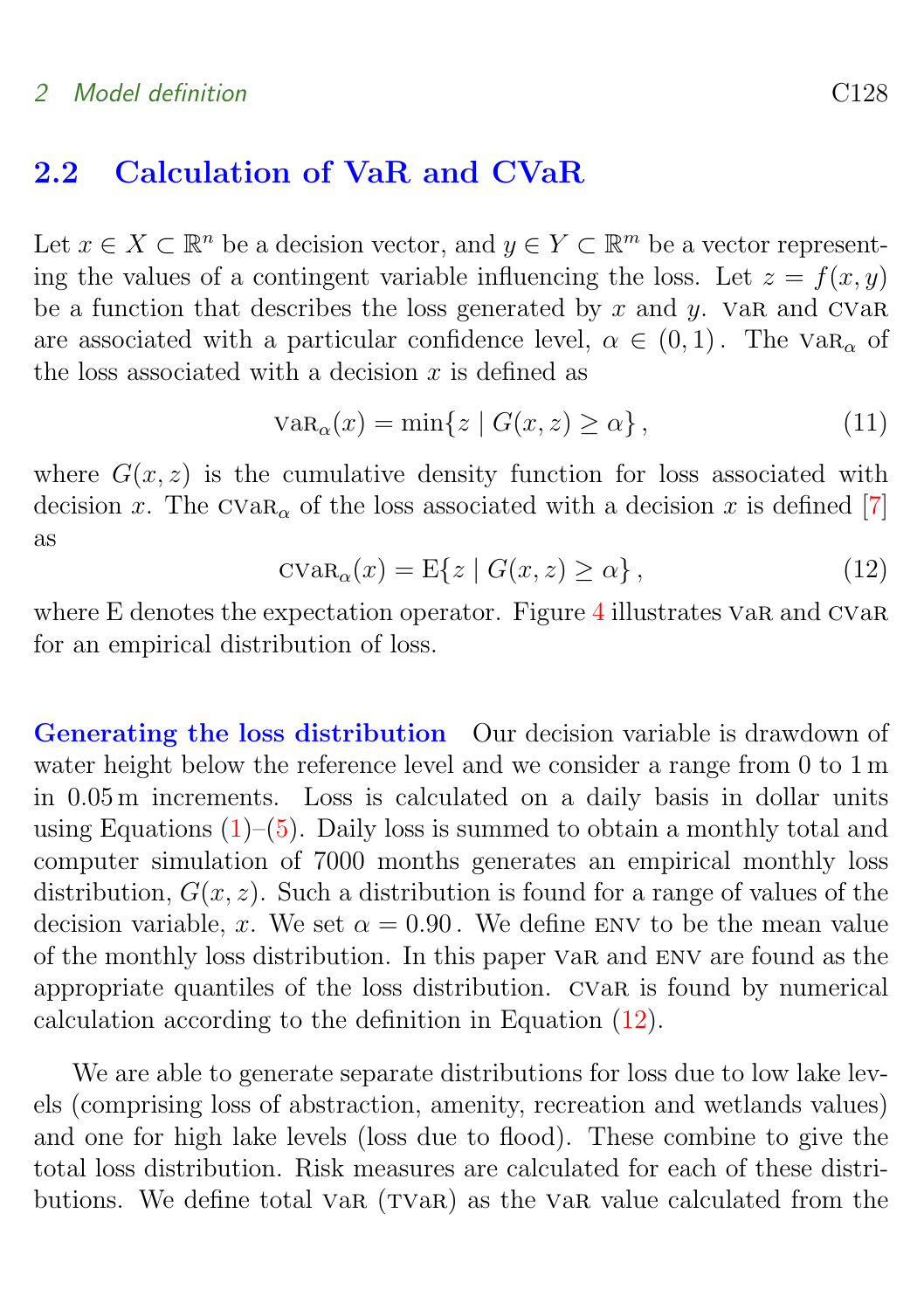

<span id="page-13-0"></span>Figure 4: An example of the loss distributions simulated in Section [3.1](#page-14-1) with var and CVar indicated.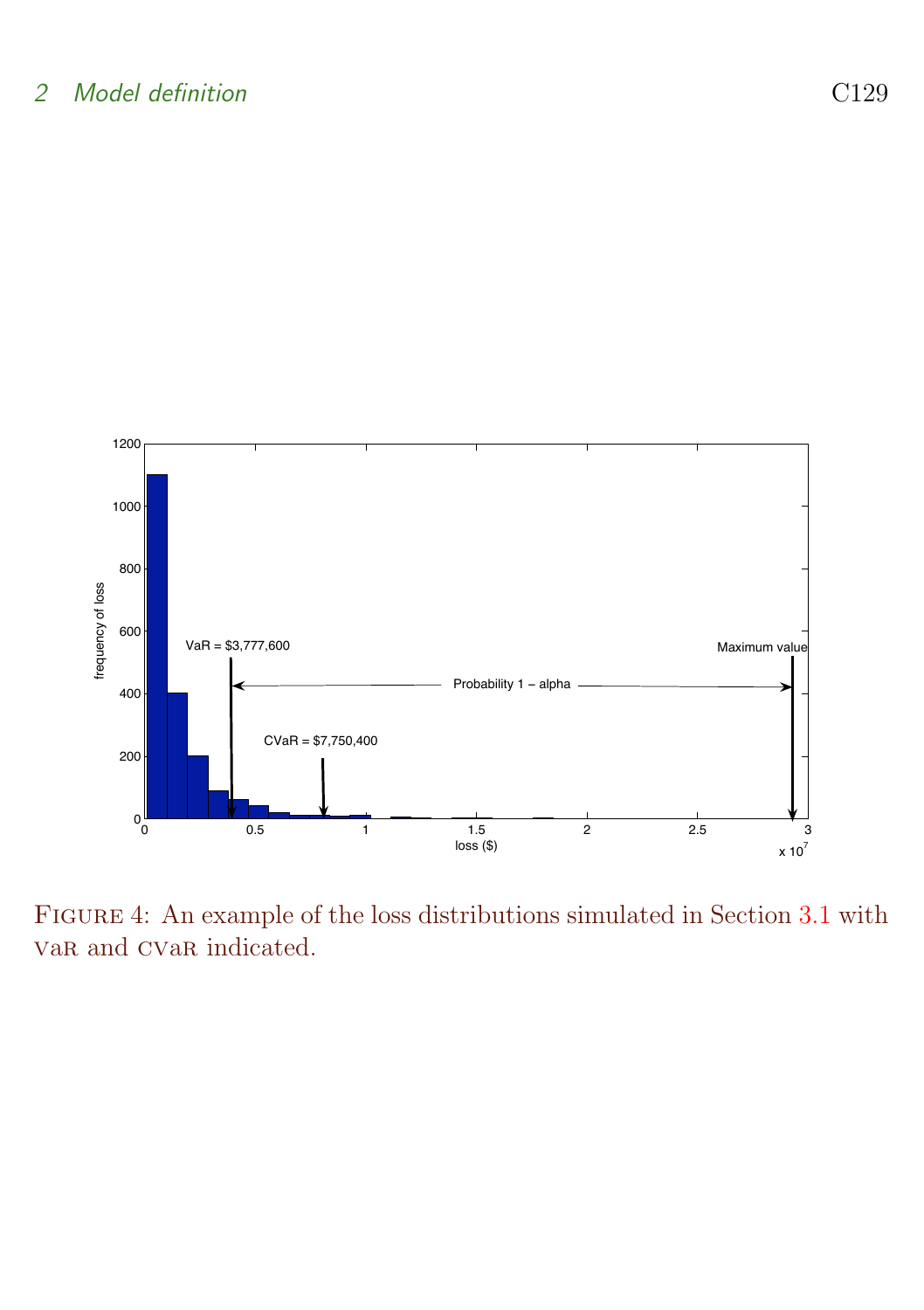total loss distribution. We define lower CVaR (LCVaR), upper CVaR (UCVaR) and total CVaR (TCVaR) as the CVaR value calculated from the distributions for loss due to low lake levels, loss due to high lake levels and the combined loss distribution, respectively. These values are not generally additive, and tcvar can not exceed the sum of lcvar and ucvar. The minimum value for tcvar (across the range of values of the decision variable) does not generally coincide with the minimum value for LCVaR or that for UCVaR. In managing water height primarily to minimise the risk of large losses due to flooding, for example, it may be useful to minimise UCVaR against drawdown of water height in order to determine optimal management rules.

## <span id="page-14-0"></span>3 Simulation results

## <span id="page-14-1"></span>3.1 Decide minimal water level for release of environmental flows

We set a target for weekly environmental baseflow. Inflows from rainfall contribute toward meeting the target (or may exceed it). Releases from the lake could be made to supplement rainfall and make up any shortfall in environmental flow. We include a penalty, proportional to any shortfall, in the model and find the minimum value of tcvar against our decision variable. Thus, a minimum water height could be specified beyond which a release for environmental flows is not made. Letting  $c$  be the penalty amount, q be the environmental flow target and  $u$  be accumulated spill over the period, our penalty function is

$$
c = 100000 \times \frac{(g - u)}{g}.
$$
\n(13)

The model tracks spill over a 7 day period and makes supplementary releases to meet the environmental flow target if there is sufficient water height in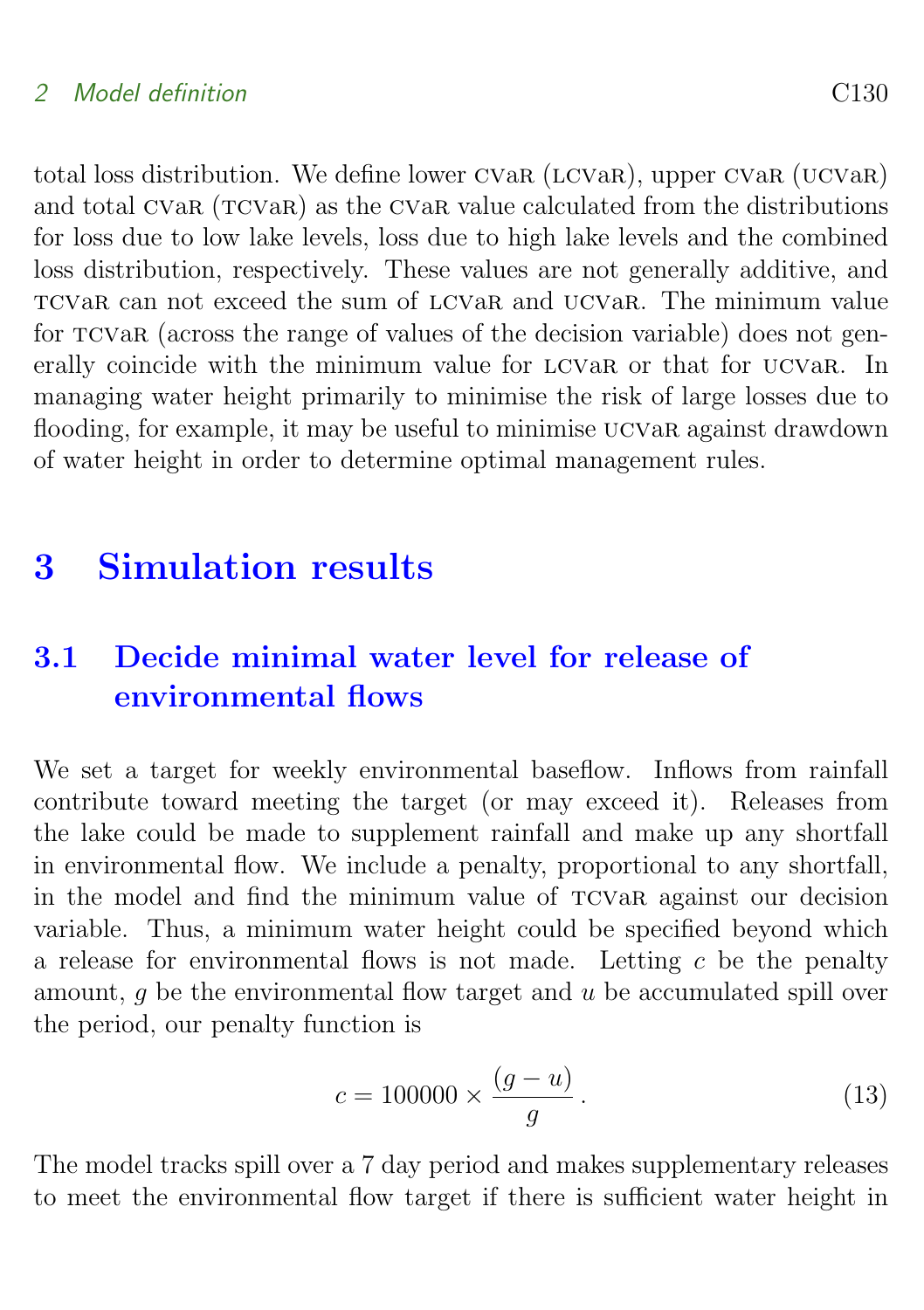### 3 Simulation results C131



<span id="page-15-0"></span>FIGURE 5: ENV, TVaR and TCVaR values for drawdown limits between 0 and 0.6 m below reference level and requirement for weekly environmental flow of (a)  $500$  Ml, (b)  $400$  Ml. In (a) ENV declines for any drawdown limit; TVaR and  $TCVaR$  have a minimum at  $0.3$  m. In (b) the optimum is also at  $0.3$  m but is less evident.

the lake. Thus any potential release is

$$
f(h) = \max(0, g - u). \tag{14}
$$

Figure  $5(a)$  $5(a)$  and  $5(b)$  show values of the risk measures for minimum weekly environmental flows of 500 Ml and 400 Ml respectively, interpolating between the calculated values. The optimal drawdown limit is approximately 0.3 metre for both the 500 Ml and 400 Ml weekly environmental flows, suggesting that supplementary releases should not be made when water height is below 0.3 m below reference level. Note that the value of env is always below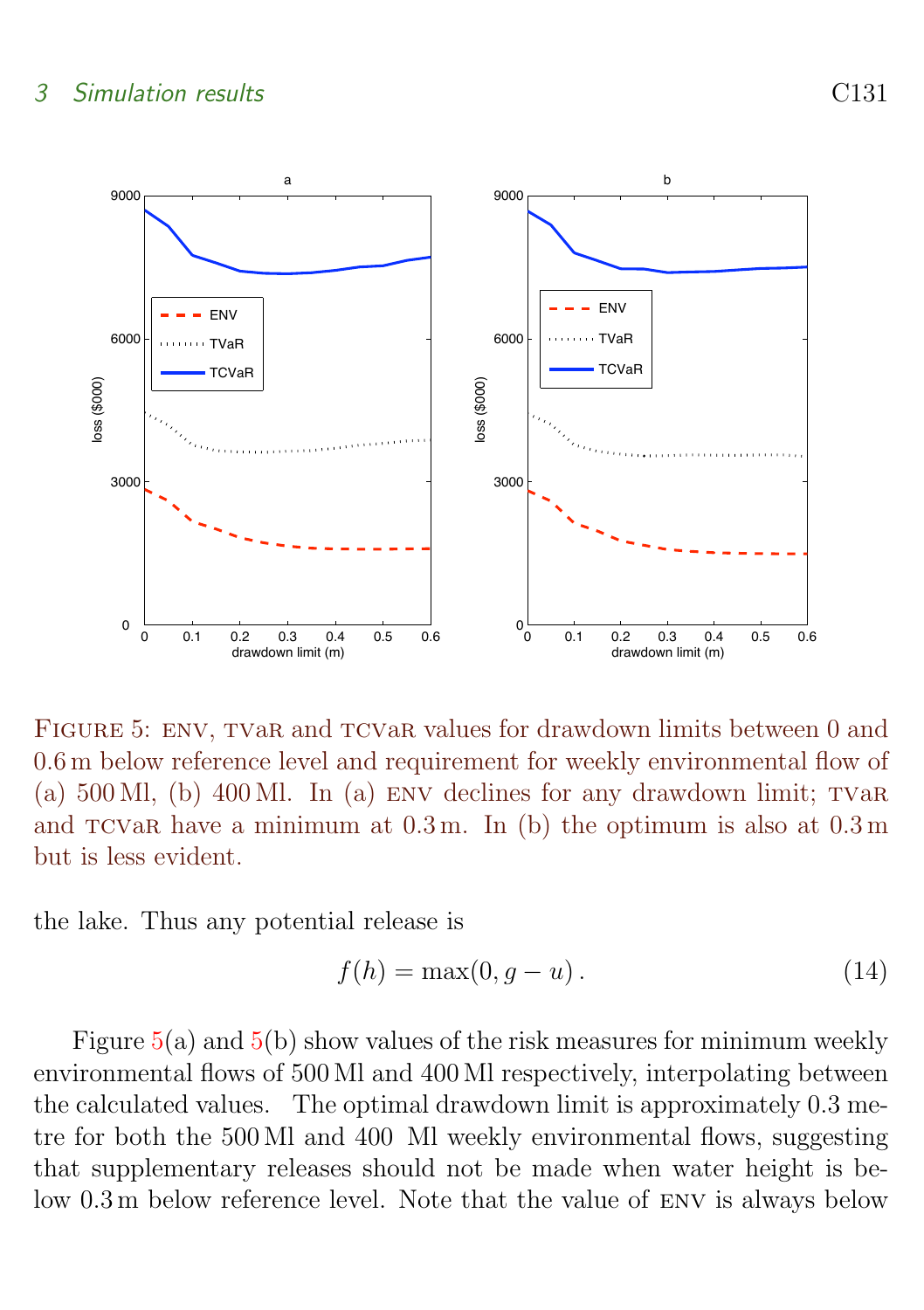

<span id="page-16-0"></span>FIGURE 6: LCVaR, UCVaR and TCVaR values against drawdown limit, and for a weekly environmental flow of 500 Ml. lcvar has a minimum at a drawdown of  $0.2$ m, ucvar declines in value for all drawdown,  $TCVaR$  is a weighted average of the two and has a minimum at approximately 0.3 m.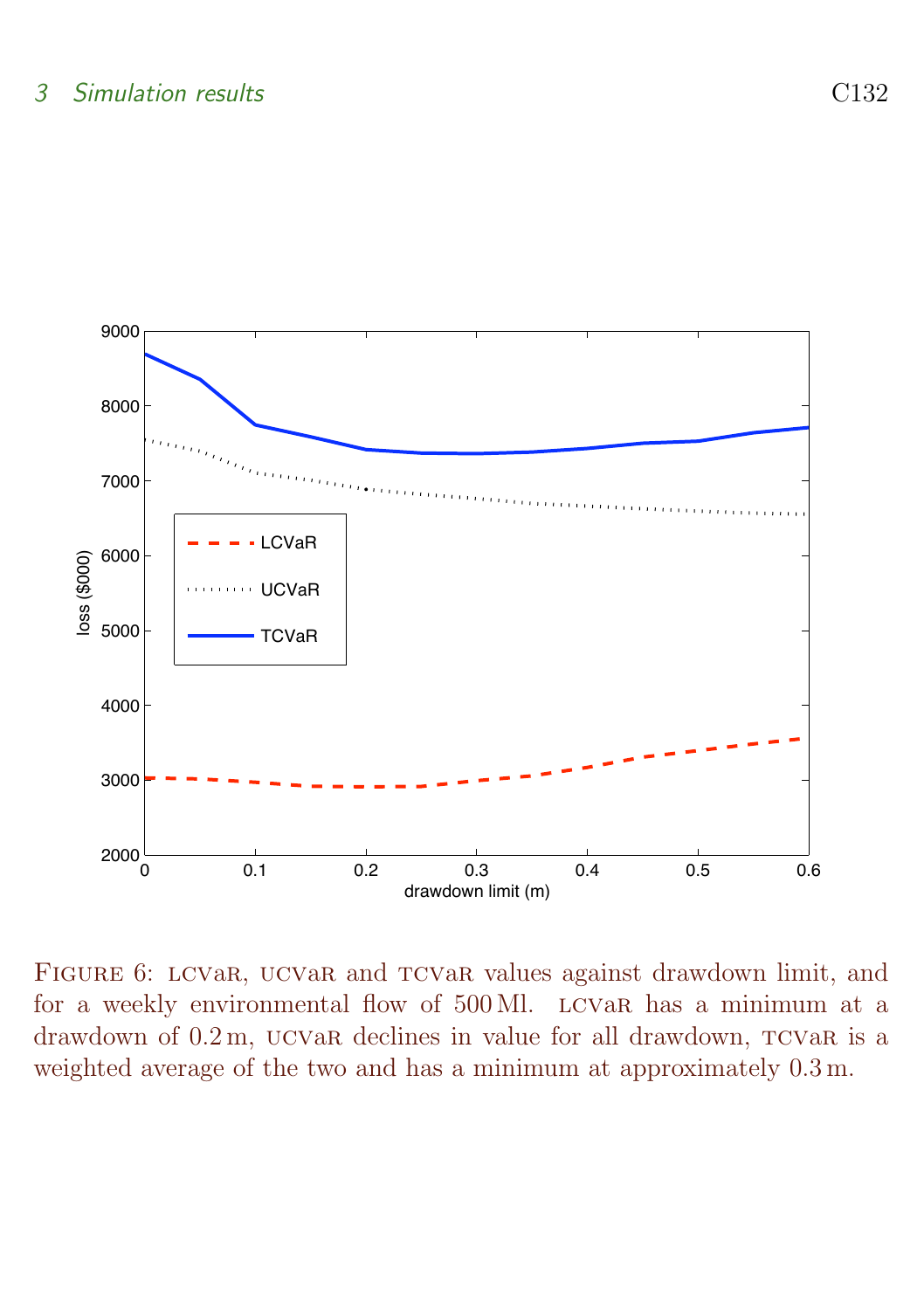### 3 Simulation results C133

that of the two risk measures and that var is similarly always below cvar. cvar is more sensitive to large losses in the tail than var and so is a better indicator of risk if managers wish to avoid such loss.

Figure [6](#page-16-0) shows that LCVaR attains a minimum at approximately  $0.23 \text{ m}$ and  $TCVaR$  at approximately  $0.3$  m. If it was decided that achieving environmental flow goals was of overriding importance and we minimise lcvar, we obtain a value of \$2915, compared to a value of \$7365 for tcvar. Note that ucvar is monotone on this interval, indicating that flood damage is reduced if lake level is drawn down to intercept large flows.

We noticed a trend for the shape of the risk measures to be monotonic. To obtain minima, the problems had to be balanced between the two competing objectives. When more weight is placed on the value of having the lake at its reference level, model output indicates that it should never be drawn down. If the weight is on environmental flow goals, the model indicates that managers should always make releases. Thus the model is sensitive to the assumptions made in the loss schedules in Section [2.1.](#page-4-1)

### <span id="page-17-0"></span>3.2 Optimal drawdown for flood mitigation

Lake Burley Griffin has a limited capacity to store runoff from rainfall events. If early drawdown of water is made, inflow following rainfall can be anticipated to refill the lake (with the benefits mentioned in Section [1\)](#page-1-0). However, the conflicting demands of flood mitigation, maintenance of lake reference level and river health issues suggest we test for an optimal drawdown value to minimise loss from the competing objectives. If we had reliable forecasts that rain would exceed 10 mm in a day but no further information, optimum draw down is 0.2 m below reference level. (See Figure [7\)](#page-18-0). The losses in Figure [7](#page-18-0) all assume that a drawdown may be made, provided water height is no lower than 0.3 m below reference level, to meet a weekly environmental flow target of 500 Ml. It is possible that optimum drawdown for flood mitiga-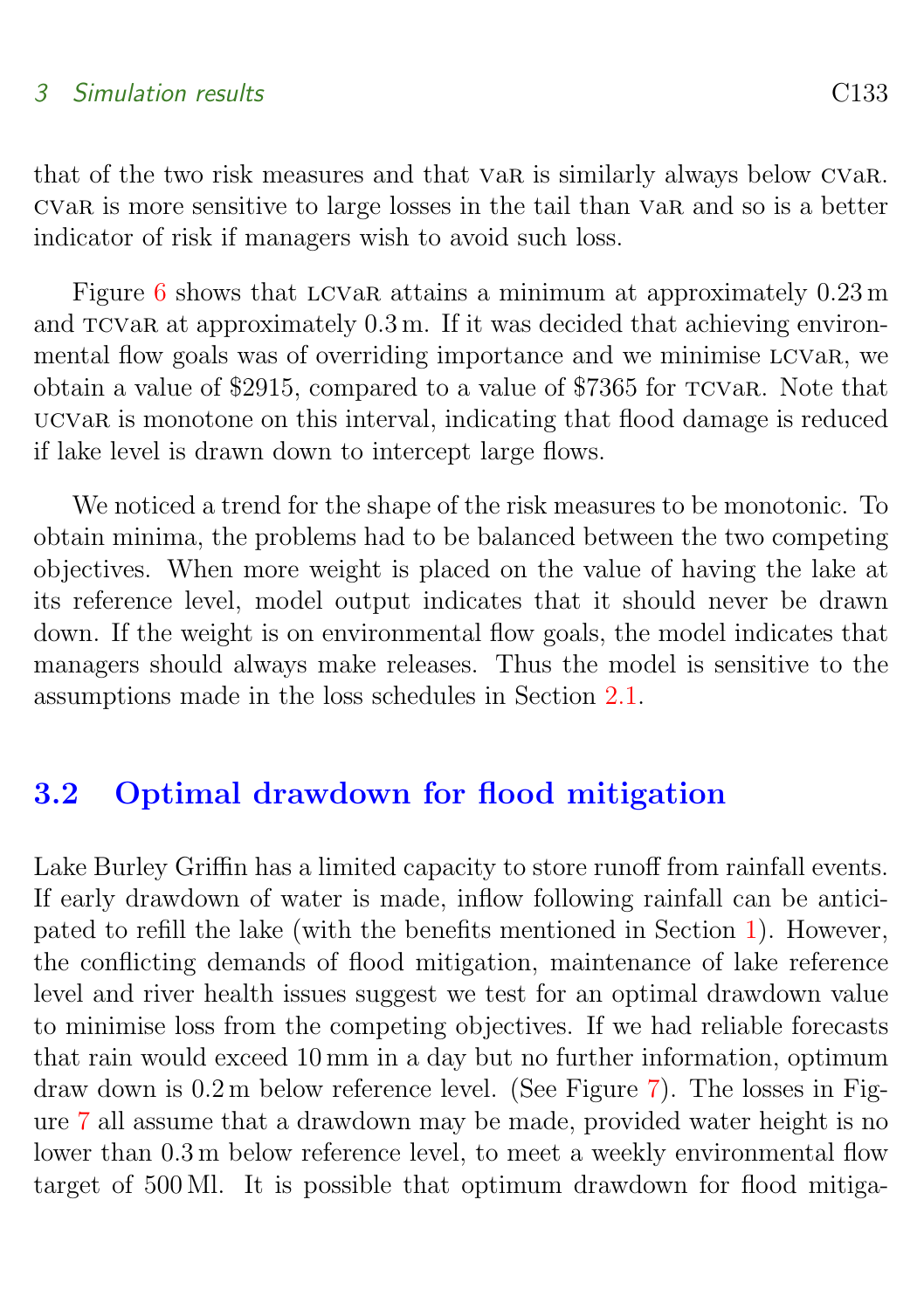

<span id="page-18-0"></span>Figure 7: Risk measure values for drawdown amounts between 0 and 0.3 m of water height when rainfall greater than 10 mm is expected. ENV, TVaR and  $TCVaR$  are minimised at a drawdown of  $0.2$  m.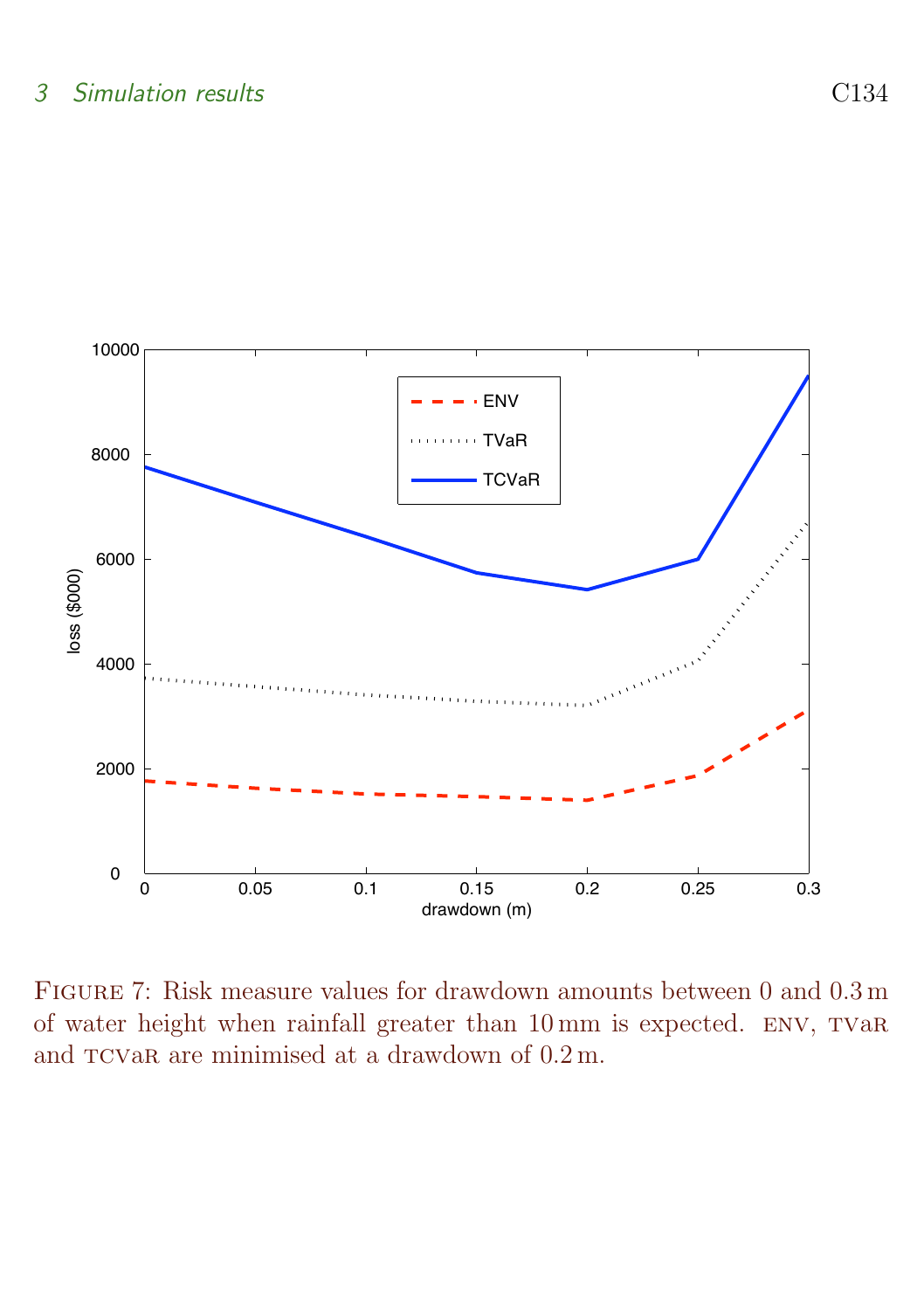### 3 Simulation results C135

tion may depend on the allowable drawdown for environmental flows. This requires further investigation.

## <span id="page-19-0"></span>4 Conclusion

The model described in this paper was created to assess and demonstrate the potential of using cvar as a tool in developing rules for the optimal management of water height of a lake. Parameter fitting required the setting of values against the degradation of Lake Burley Griffin's attributes. The model found an optimal drawdown of water height for dam releases to meet environmental flow targets. Furthermore, it identified an optimum drawdown before significant rainfall events to minimise flood losses. We note that, in the latter scenario, current management strategy is to draw down the lake in these circumstances.

The model is based on Lake Burley Griffin but the methodology could be applied to similar issues at other reservoirs. To do so requires the assigning of monetary values to the water in the reservoir under the range of management options being considered. The relative magnitude placed on the values of competing objectives may be important in model output. An extension of the present model is sensitivity testing of our loss distribution parameters.

The values of model parameters and loss distributions assumed here are for model calculations only. While values for parameters are chosen to represent the real situation, they are assumed values. They should not be taken as real values for any other purposes.

Acknowledgments: We thank the Australian Research Council for supporting this research under grant number DP0559399.